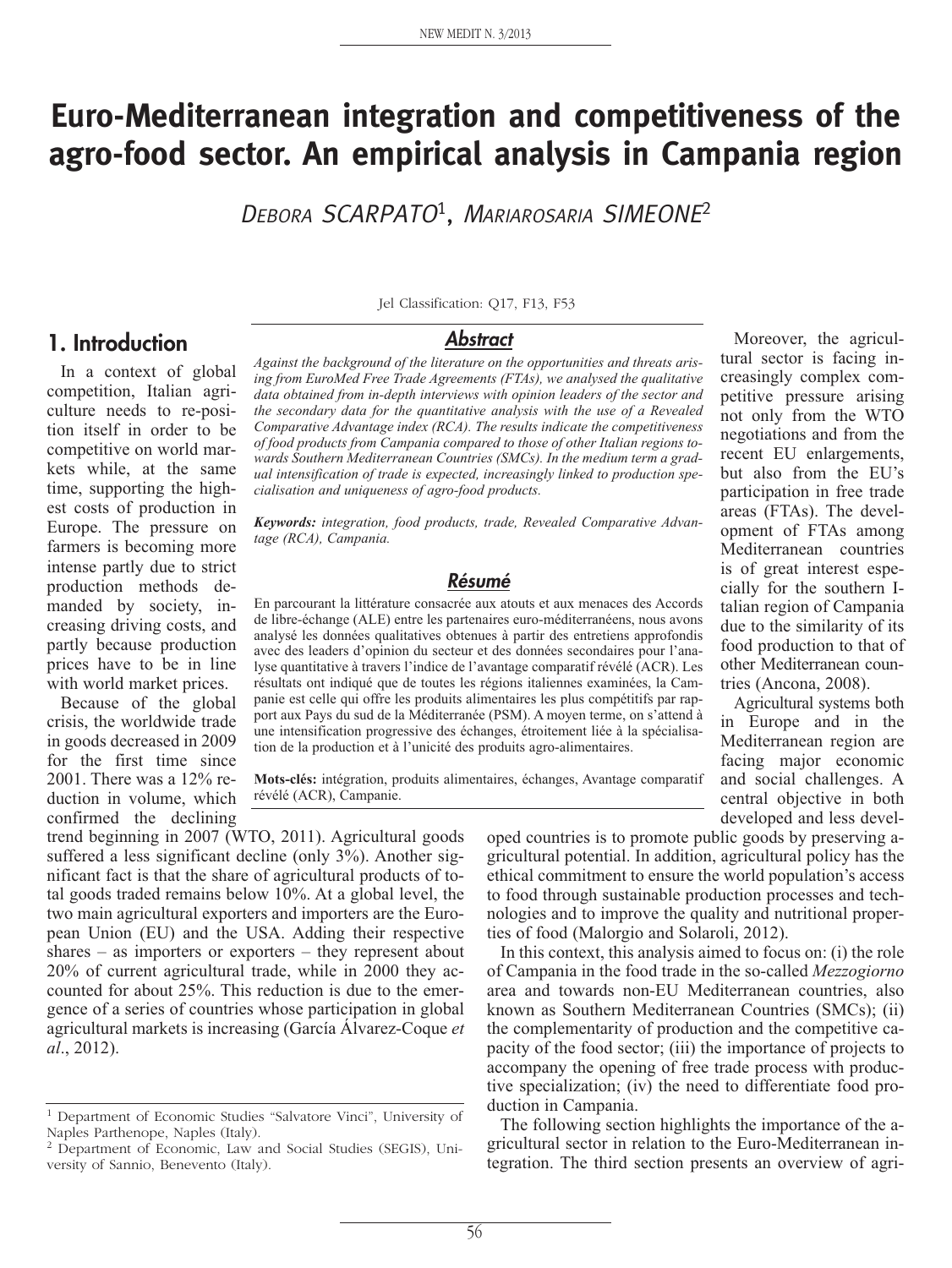culture as it undergoes the process of liberalization. Finally, section 4 seeks to assess the competitiveness of Campania, compared to other Italian regions, in its trade with SMCs. Therefore, this section is divided into two subsections: the first reports the results of the qualitative survey and the second presents our empirical analysis. In particular, what emerges from the qualitative analysis makes it possible to interpret the quantitative data, thus shedding light on the emerging political and economic competitive arena as well.

As regards the creation of a free trade area with SMCs markets, through the analysis of export flows and through the indicators provided in this paper, it is possible to demonstrate the competitiveness of Campania exports towards these countries. Therefore, the creation of a free trade area for many countries could be an opportunity, and not necessarily a threat. Indeed, this case study could be an example of how, even a region like Campania, with high production specialization in Mediterranean products, has substantial export flows towards several Mediterranean countries, which suggests that in the future there might be a benefit for this region in the creation of an FTA.

# **2. Agriculture and EuroMed Free Trade Agreements**

Agricultural negotiations are presented as an open question whose resolution is influenced by various issues that include social dumping, the scarcity of private investment in the region and the intra-European "prisoner's dilemma"3. Hence, when the strategy was launched in the Euro-Mediterranean partnership in Barcelona in 1995, agriculture was afforded special treatment. The creation of a free trade area between the EU and southern Mediterranean countries envisaged its implementation through the progressive elimination of commercial barriers for industrial products.

Although the agricultural trade agreements have established progressive liberalisation, the presence of numerous technical barriers imposed by the EU on SMCs represents a strong limitation to the liberalisation process (Rastoin *et al*., 2004; Rastoin, 2005). The Euro-Mediterranean Conference held in Barcelona in 2005 sought to bring a new impulse to agricultural trade in the region and established a road map under which the EU has reached new agricultural trade liberalisation agreements with Jordan (in 2005), Egypt and Israel (2008), and Morocco (agreement adopted at the end of 2009 and ratified in 2011) (Gadulf *et al*., 2011).

The process of Euro-Mediterranean integration in agriculture has been very complex. The main reason is that agriculture, especially the fruit and vegetables (F&V) sector, has been, and still is, one of the main sources of conflict in the relations between the EU and the SMCs (García Álvarez-Coque and Jordán Galduf, 2006; García Álvarez-Coque *et al*., 2008).

According to Tim Josling (2004), the inclusion of agriculture in FTAs is important for the following reasons:

• Exporting countries within the trading block want better access to the markets of importing countries for their agricultural goods.

• If agriculture is excluded from the rules of free trade, the food industry, faced with the differentiation of standards and cost gaps, would be limited to the domestic market and would be less stimulated to become internationally competitive.

• The exclusion of agriculture from free trade agreements could lead to disputes between countries that may be reported to the WTO.

• Article XXIV of GATT (WTO built-in agenda) provides that regional agreements concern "essentially every type of business" (essentially all trades) between the partners. Although this clause has never been clearly defined, one can imagine that the exclusion of an important sector of the economy such as agriculture from the FTA, would be a subject of complaint. In addition, the general trend is oriented towards a more rigid interpretation of this clause in order to avoid excessive fragmentation of the trading system.

There is extensive literature on the EU's Association Agreements and on the models to analyse trade liberalisation in agriculture, especially in terms of impacts of trade flows on factor markets, on national production and on welfare (Stern, 2001; Kuiper, 2004; Garcia-Alvarez-Coque *et al*., 2006).

According to Martinez-Gomez (2007), tariff concessions mean significant price advantages for the preference-receiving countries. In reality, 25 years of commercial preferences have given no great impulse to the export dynamics of the SMCs, but a continuation of the traditional trade flows from these countries to the EU. In effect, there has been a limited impact of the Barcelona Process on agricultural trade (Abis, 2011).

Agriculture is a key issue in relations between opposite shores of the Mediterranean, not only due to the complex process of ongoing liberalisation, but also due to the coexistence of production generated by similar, but very different production structures. The southern shore has a significant rural component, while on the northern shore, i.e. European countries, the population is only marginally agricultural. Regions with a gross marketable production of Mediterranean products greater than 40% are concentrated in the southern areas of the European Union. Campania is one of the Italian regions which has more than 40% gross marketable production of Mediterranean products: for example, Mediterranean products in Spain and Italy represent 43% of the final output and this percentage is as high as 50% in Greece. The product concentration in the Mediter-

<sup>3</sup> This dilemma is expressed in the particular situation in which European manufacturers ask for a "rebalancing of the aid system because the common agricultural policy should be more equitable for the different regions and different Mediterranean producers" (CI-HEAM, 1998, pp. 51 -52).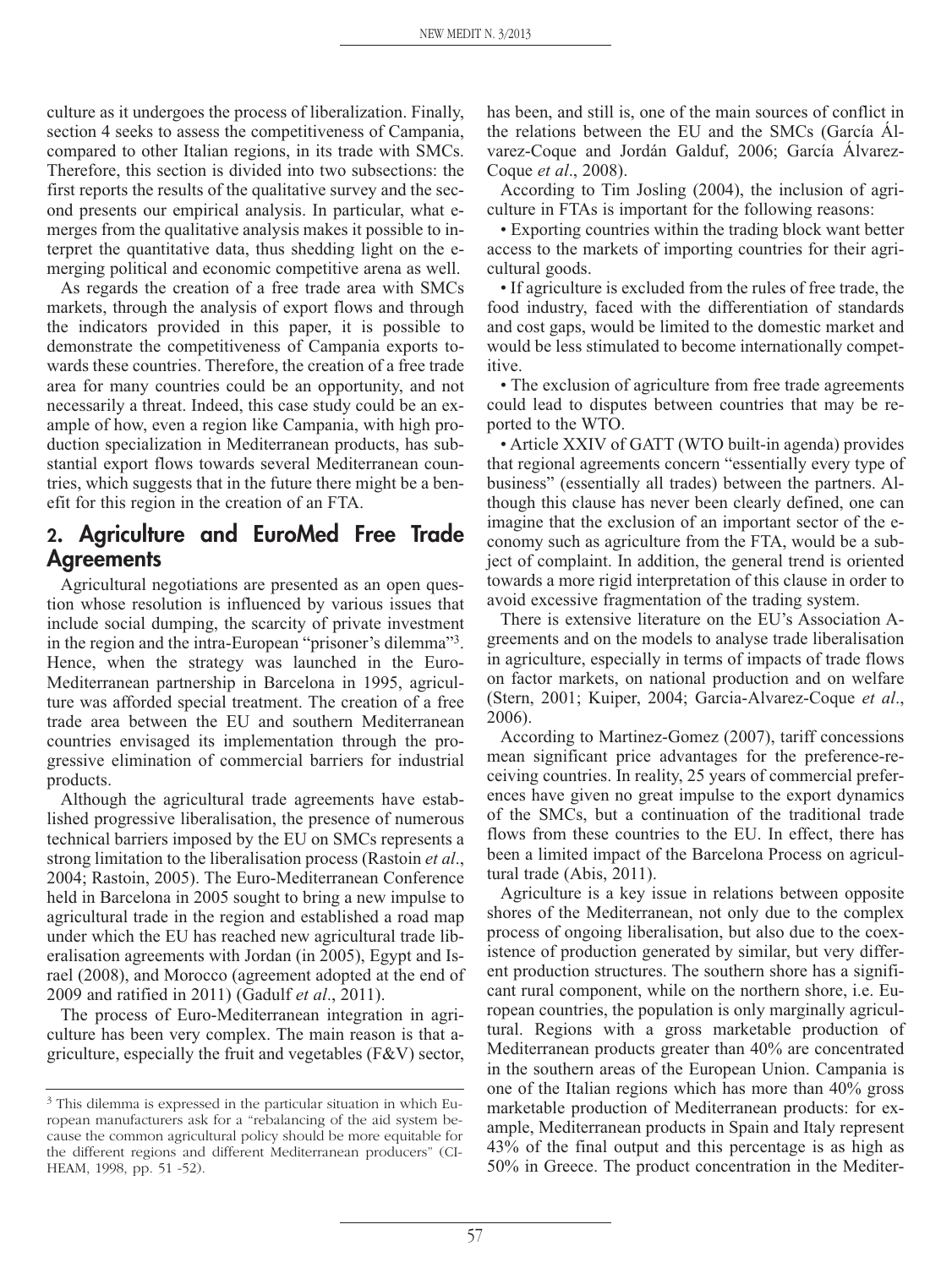ranean EU involves the "farmers of the South" in stiff competition with SMCs due to the similarity of their products.

The determining factor is that exports of SMCs to the EU show a specialization of the market in its own Mediterranean products, which also emerges on examining the Campania data for the top ten food products exported to SMCs: Mediterranean countries have a very similar composition of agricultural exports mainly based on products such as fruit and vegetables, nuts and processed products. Turkey, Israel and Morocco are among the main suppliers of such products to the EU and compete directly with the countries of Southern Europe in sensitive products such as fresh fruit and vegetables, citrus fruits, tomatoes and olive oil. This suggests that trade concessions to the Mediterranean partner countries of southern Europe are viewed by farmers as a serious threat to their products (Mulazzani and Malorgio, 2009).

The development of free trade plays a key role in the competitiveness of the Campania region, due to the North-South asymmetries that exist in the Mediterranean region, the weight of agriculture in the economy and, last but not least, the importance of trade flows between EU and SMCs.

The agricultural sector is of interest, not only for its performance in exports, but also for its importance to the rural population of SMCs and for the treatment of moderate liberalisation which the sector has been involved with in the agreements.

The problem of sustainability of Campania's agro-food production in the current integration process with Euro-Mediterranean countries must necessarily be seen within the broader debate on the implications of trade liberalization. According to several researchers, this process should be accompanied by policies for rural development to rebalance the aid between the northern and southern Union. Farmers in southern Europe pose two main types of restrictions in relation to the creation of Euro-Mediterranean Free Trade: fair play in international competition and a better balance in support of the CAP (García Álvarez-Coque *et al.*, 2006) .

# **3. Agricultural trade between southern Italy and southern Mediterranean countries**

Going into the details of our analysis we proceeded to study export flows, paying attention initially to southern Italian imports and exports to and from the Mediterranean countries. Figure 1 clearly shows that total import-export trade between southern Italy and the Southern Mediterranean countries from 2001 to 2010 increased by around 30%, as did its importance in relation to the other macro regions.

In the southern Italian context, the region of Campania has a very significant share of trade of the aggregate totals for products from agriculture, forestry and fisheries (INEA, 2010). Most countries with which Campania has intense trade relations have been involved in partnership pro-



grammes. One such programme was the "Partnership Project between Campania and non-EU Mediterranean countries" involving Egypt, Israel, Morocco, Tunisia and Turkey until December 2009, whose aim was to create a network to develop the agro-industrial system of Campania in the non-EU Mediterranean countries.

# **4. The competitiveness of Campania agrofood sector exports towards southern Mediterranean countries**

This phase of the study uses, in two successive steps, qualitative and quantitative research. Qualitative research confirmed the empirical data and made it possible to appreciate the region's prospects.

Campania has a unique gastronomic heritage both in terms of variety and quality, recognized since ancient times, when the Greeks and Romans acknowledged the superiority of its products and the purity of olive oil coming from what was known as *Campania Felix*. The frescoes of patrician villas of the Vesuvian cities of Pompeii and Herculaneum, excavated from under the volcanic lava, show the same fruits and vegetables which, until a few years ago, used to be purchased in local markets and used in cooking, as essential elements of the now famous "Mediterranean diet".

When it comes to crop production, the geography of Campania contributes to favouring the coastal areas. The plains, which account for less than one-sixth of the region (50.8% is hilly, 34.5% is mountainous), are all coastal, of

<sup>1</sup> ISTAT (Italian National Institute of Statistics) is a public research organisation. Established in Italy in 1926, it is the main producer of official statistics in the service of citizens and policy-makers.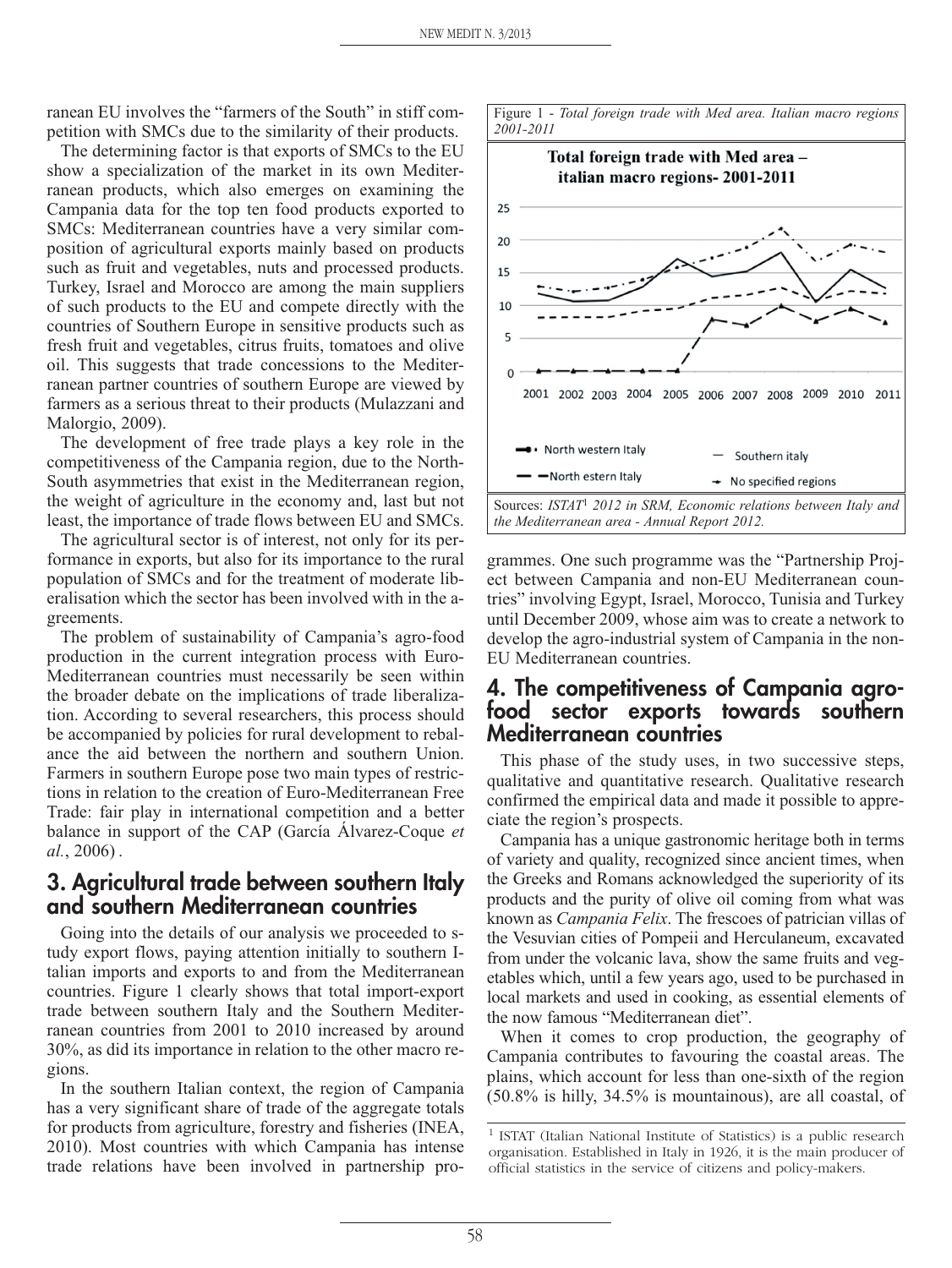alluvial origin and rendered especially fertile by the volcanic soils. Campania has a Mediterranean climate and a gross output of Mediterranean products of over 40%. This data shows the importance of gaining insights into trade with the SMCs, given that many products are similar.

# **4.1. Qualitative research phase: interviewing key informants**

The method of interviewing key informants has long been used in empirical investigations (see, for example, Tremblay, 1982). It is a subjective method that provides information of a qualitative nature (Pacinelli, 2008). The key informants are those able to provide valid and credible information on certain phenomena.

The empirical phase on understanding revealed comparative advantage was accompanied by a qualitative phase. Indepth interviews were conducted with executives of the Campania Department for the Cooperation projects between Campania and the southern Mediterranean countries and Italian Foreign Office diplomats. These people were chosen for their competence in the sector and on the subject in hand. The invitations were formal and were presented by telephone in order to explain the aim of the research project. The interviews were carried out in different offices and on different days because the interviewees were in different locations.

Everyone was invited to express himself/herself freely and to handle the subject starting from one's own ideas and experiences, avoiding considerations of a general nature that have no explanatory value. The issues discussed with the key informants referred to the current situation and future scenarios.

The competitiveness of Campania food products was the subject of analysis and evaluation. Reflections were focussed on: (i) the role of Campania in the trade of the *Mezzogiorno* area and in the rest of Italy; (ii) the complementarity of production and the competitive capacity of the food sector; (iii) the importance of projects to accompany the opening of the free trade process with production specialization; (iv) the necessity of differentiating Campania food products. In this phase, every single person interviewed was aware of the importance of Campania producers to develop food product differentiation strategies in order to remain competitive.

The results allowed us to identify opportunities and risks for the future and to confirm the importance of Campania in the Italian food trade compared with the other Italian regions for some products marketed with the SMCs. In this phase initiatives put in place by this region have emerged, preparatory to the future establishment of an effective free trade area. One of these initiatives, called "Antenna", was aimed at developing partnership programmes between Campania and SMCs, especially Egypt, Israel, Morocco, Tunisia and Turkey. Through this system, which involved the agro-food industry, the Campania Regional Authority activated a network in these countries. The network worked through the "Antenna" which was used to obtain macroeconomic and statistical information on the sector, marketing research information, competitive analysis, legal and tax assistance, partner search, monitoring and development of distribution channels, and logistical assistance with the basic organization of business meetings.

Among the other services provided there was the possibility of verifying the reliability of financial and corporate businesses with which entrepreneurs intended to start up partnerships. Services also included assistance in trade negotiations, relations with customers to solve disputes and debt collection, the completion of procedures required by global regulations and the signalling and the assistance to their activities. The network between Campania region and Southern Mediterranean countries to improve the cooperation among them has also supported the social, economic and cultural actors of Campania (chambers of commerce, trade associations, research centres, universities, etc.) in the creation of partnership with the stakeholders.

This activity, based on the findings of the key persons interviewed, has generated an increase in the trade. The prospects that arise from this free trade area will depend, according to opinion leaders, on the region's ability to capitalise on its special food production. For the agricultural sector it would appear that if there is a decline in exports caused by the free trade area, it will not affect the production of food with local distinctiveness and identity.

In the same way, it is important that the Campania food companies differentiate their production based on the attributes of value through a market-oriented strategy as much as possible in order to place their production on a market of monopolistic competition. Otherwise, an attitude that looks to the present without considering the future scenario of global market competitiveness faced by Campania's producers could generate market myopia.

#### **4.2. The revealed comparative advantage (RCA)**

In this contribution we carried out an empirical study of international competitiveness of one of the Italian regions with an important share of Mediterranean agrofood products. The first problem we encountered was related to the scarcity of empirical data available. To cope with this problem we chose, within the existing indicators, the revealed comparative advantage (RCA) indicator. The RCA of a country for any particular good is the share of the international market of that good divided by its share of the international market for all goods. Several studies have analysed trade and RCA measures for trade flows, conducted primarily by Balassa (1965). Jambon and Hubbard (2012) in their study, with the aim of analysing the effects of EU accession on Hungarian primary and processed agro-food trade, used revealed symmetric comparative advantages based on the most recent available data. They found that revealed comparative advantages weakened after accession. Indeed, the majority of products reveal a comparative *dis*advantage over the entire period, and this majority was greater in the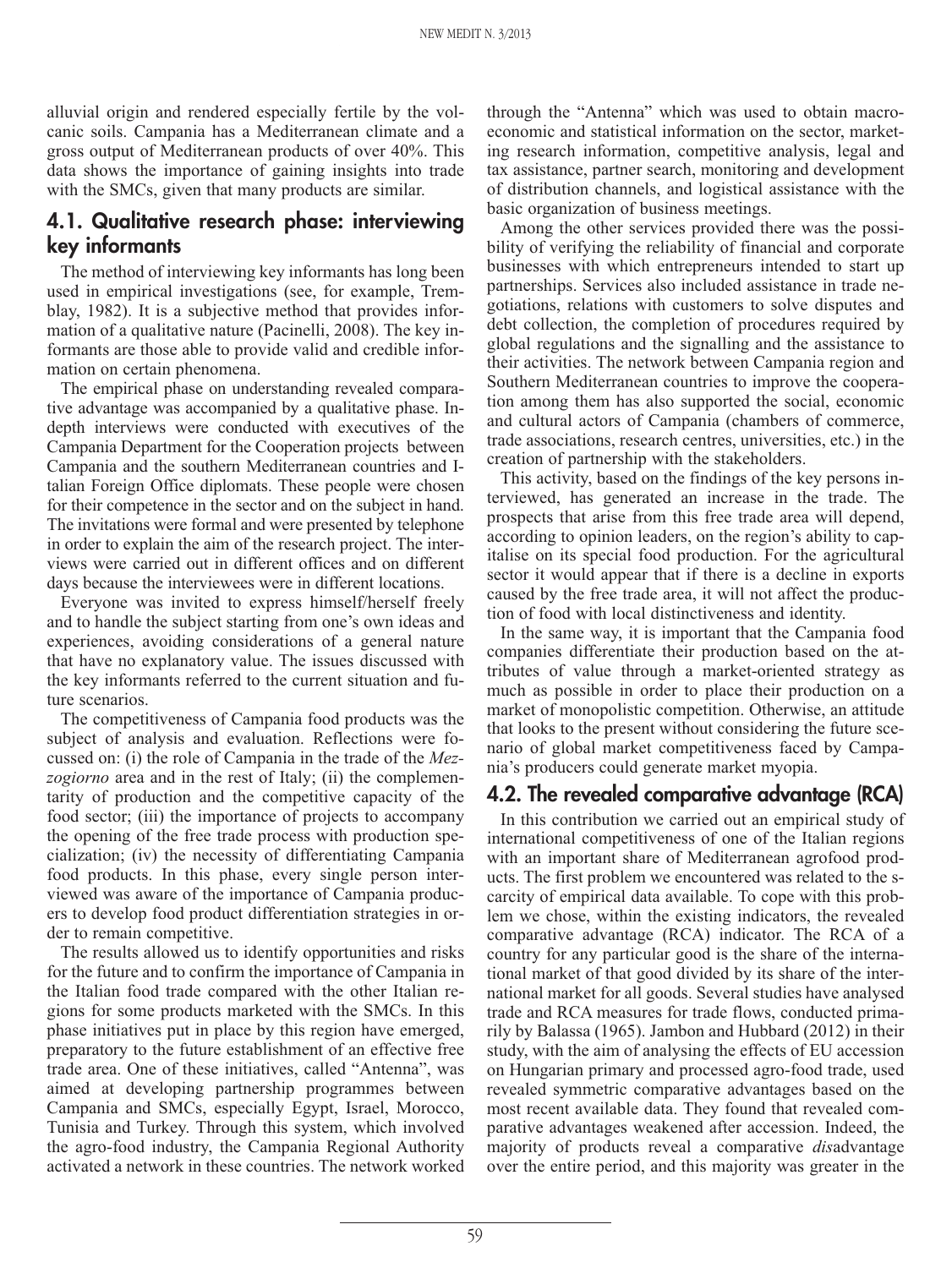post-accession period. Their study led to the conclusion that the most important long-term goal of their country should be the production and export of higher value-added processed products based on domestic raw materials.

Savic *et al.* (2012) analysed the levels of development, competitiveness, limitations and future development reached in the Serbian food industry. The aim of their paper was to highlight the assumptions and possibilities of the development of the food industry. For this purpose they used the RCA index. Polymeros *et al.* (2005) sought to evaluate the competitiveness of the fisheries and aquaculture industries of some Mediterranean countries. The RCA index of Italian, French, Greek, Portuguese and Spanish fish products was estimated in order to gain new insights regarding the competitiveness of such products in EU markets.

In our work we used the RCA index to gain insights into the competitiveness of Campania food products towards SMCs and to compare it with that of other Italian regions towards the same market, for the same food products.

### **4.3. Empirical analysis: the RCA of Campania compared to other Italian regions in the food sector towards the Southern Mediterranean Countries and the world**

A country j reveals its comparative advantage for a product i when the share of its exports is higher than the corresponding share of exports of the same product on the total world trade. Starting from the revealed competitive advantage (1), the indicator (2) was defined. The indicator (2) allows, with respect to a given market (M), to compare the weight of the export of each Campania food product to the weight of the same food products on Italian exports.

$$
RCA = \left(\frac{X_{ij}}{\sum_{i} X_{ij}}\right) : \left(\frac{\sum_{j} X_{ij}}{\sum_{i} \sum_{j} X_{ij}}\right) \tag{1}
$$

$$
RCA = \left(\frac{X_i^{Campania}, M}{\sum_{i} X_i^{Campania}, M}\right) \cdot \left(\frac{\sum_{i} X_i^{Italia}, M}{\sum_{i} X_i^{Italia}, M}\right) \tag{2}
$$

The products *i* considered are the following:

– agricultural and horticultural products, live animals and animal products, forestry products, fish and other fishery products, meat and meat products, processed and preserved fish, prepared or preserved fruits and vegetables, vegetable oils, animal fats, dairy products and ice cream; mill products, starches, animal feed, other foodstuffs and beverages;

$$
RCA = \left(\frac{X_i^{Campania}, M}{\sum_i X_i^{Campania}, M}\right) \cdot \left(\frac{\sum_i X_i^{Italia}, M}{\sum_i X_i^{Italia}, M}\right)
$$
(3)

In the indicator (3) the incidence of Campania exports of a given product with respect to all regional food exports is compared with the national exports of the same product in relation to the total national exports of food products. If the indicator yields a value higher than one, it means that Campania assumes a leading role in the export of that product to the world, as appears in Table 1, and to non-EU Mediterranean countries (Turkey, Egypt, Morocco, Tunisia, Algeria, Syria, Jordan, Israel, Lebanon) in Table 3 because Campania exports that product in greater proportion than on a national basis.

This phenomenon is then shown by the fact that aggregate 1 is greater than aggregate 2. Hence Campania, in respect of the rest of Italy, has a comparative advantage in exporting that product.

Table 1 - *Campania Region, agricultural and food products. RCA of Campania region compared to other Italian regions, 2008. Export market (M) World markets (current values).*

|                                         | Campania      | <b>Italian</b> |            |
|-----------------------------------------|---------------|----------------|------------|
| <b>Products</b>                         | <b>Export</b> | <b>Export</b>  | <b>RCA</b> |
| agricultural and horticultural products | 285348        | 4503157        | 0.720      |
| live animals and animal derivatives     | 1468          | 112953         | 0,148      |
| Forestry products and wood trunks       | 3271          | 99627          | 0.373      |
| fish and fisheries products             | 19231         | 205523         | 1.063      |
| meat and meat products                  | 14872         | 2085678        | 0.081      |
| processed and preserved fish            | 3927          | 297506         | 0,150      |
| prepared and preserved fruit            | 1133986       | 2500110        | 5,154      |
| oil and animal fats                     | 70327         | 1463055        | 0.546      |
| dairy products and ice cream            | 111699        | 1732861        | 0.732      |
| milled products and starches            | 4110          | 1045803        | 0.044      |
| food animals                            | 3948          | 316287         | 0.142      |
| other food products                     | 532975        | 6177890        | 0,980      |
| beverages                               | 39988         | 4731012        | 0.094      |
| <b>Total Food Products</b>              | 2224152       | 25271462       | 1.000      |
|                                         |               |                |            |

Source: *Our processing INEA data, 2009-values .000 euros.*



As shown in Tables 1 and 2, an RCA greater than 0 indicates that, with reference to world markets (table 1) and to those of SMC's (table 2), Campania has a comparative advantage for that production over the rest of Italy (see figures

<sup>2</sup> INEA (National Institute of Agricultural Economics) is a public research institute under the supervision of the Ministry for Agricultural, Food and Forestry Policies.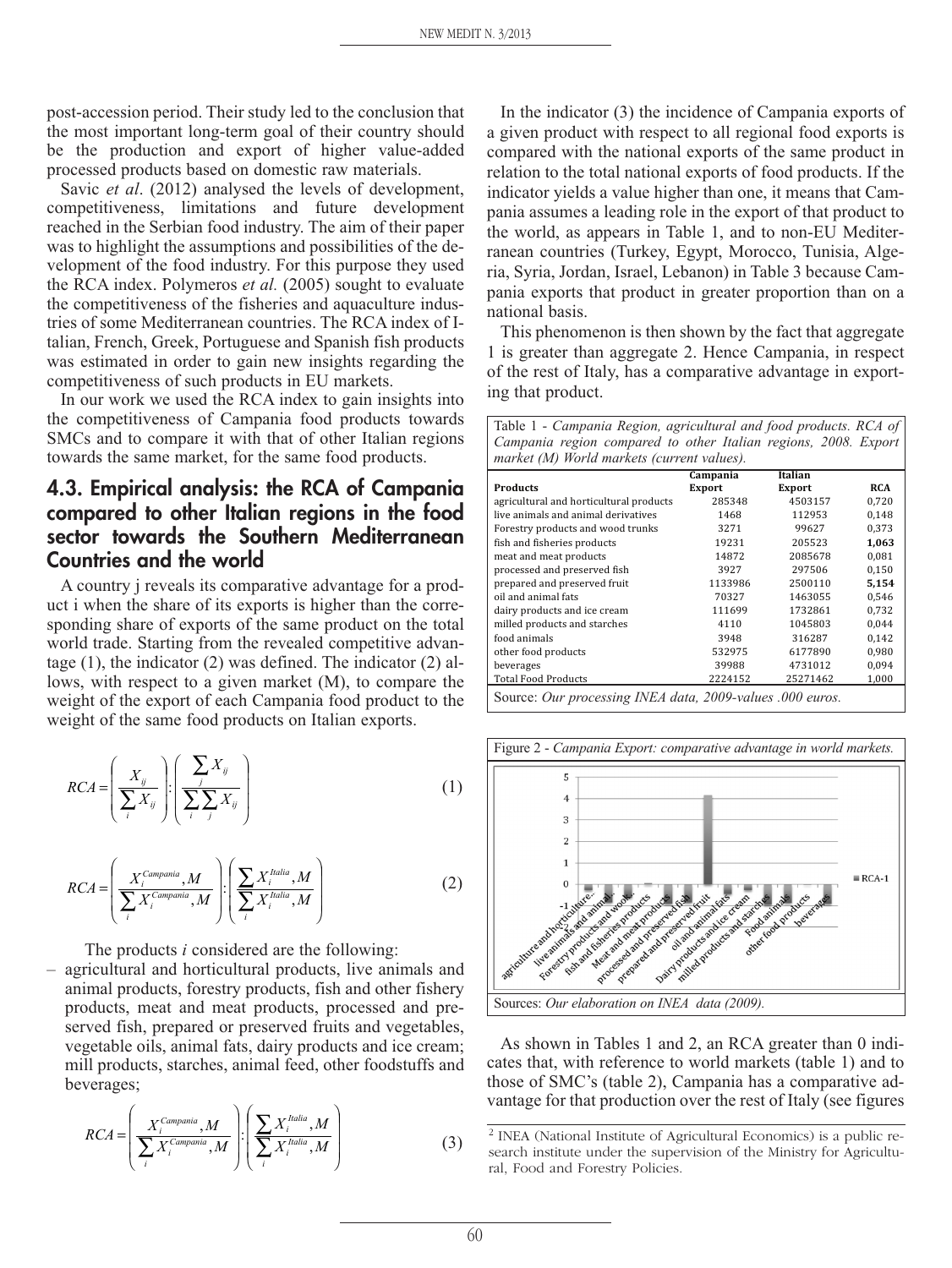| Table 2 - Campania Region, agricultural and food products. RCA of |  |
|-------------------------------------------------------------------|--|
| Campania region compared to other Italian regions, 2009. Export   |  |
| market (M) Southern Mediterranean Countries (current values).     |  |

|                                                                | Campania | Italian       |       |  |  |
|----------------------------------------------------------------|----------|---------------|-------|--|--|
| <b>Products</b>                                                | Export   | <b>Export</b> | RCA   |  |  |
| agricultural and horticultural products                        | 6872     | 152765        | 0,867 |  |  |
| live animals and animal derivatives                            | 100      | 1231          | 1,565 |  |  |
| forestry products and wood trunks                              | 29       | 1189          | 0.470 |  |  |
| fish and fisheries products                                    | 1363     | 7968          | 3.295 |  |  |
| meat and meat products                                         | 1398     | 27231         | 0,989 |  |  |
| processed and preserved fish                                   | 1239     | 4171          | 5,722 |  |  |
| prepared and preserved fruit                                   | 8657     | 17080         | 9.763 |  |  |
| oil and animal fats                                            | 287      | 8320          | 0,664 |  |  |
| dairy products and ice cream                                   | 67       | 7646          | 0,169 |  |  |
| milled products and starches                                   | 70       | 78686         | 0,017 |  |  |
| food animals                                                   | 162      | 31831         | 0,098 |  |  |
| other food products                                            | 7321     | 171780        | 0,821 |  |  |
| beverages                                                      | 44       | 21937         | 0,039 |  |  |
| <b>Total Food Products</b>                                     | 27610    | 531835        | 1,000 |  |  |
| Source: Our processing on INEA data, 2009 - values .000 euros. |          |               |       |  |  |



2 and 3). In particular, analysis of exports from Campania to the SMCs confirms the existence of comparative advantage in the region *vis-à-vis* other Italian regions which is already found on global markets in the following food sectors:

- fish and other fishery products
- prepared and preserved fruit and vegetables.

The comparative advantage of Campania over other Italian regions in its trade with SMC markets emerges for the following food products:

- live animals and animal products
- processed and preserved fish.

#### **5. Discussion and conclusion**

Following the "road map" established at the Euro-Mediterranean Conference in Barcelona in November 2005, in theory, trade flows will increase both in North-South and South-North directions. This could create new opportunities for actors of both sides of the Mediterranean.

However, this liberalisation could result in major risks due to the social consequences arising from adjustments required in less competitive sectors, both in the North and South of the region, including the growing risk of food dependency on imports of basic products. It would therefore be appropriate to adapt the liberalisation process and apply other accompanying policies that can attenuate the social costs. In addition, the fact that most rural areas still have to cope with several major problems to be more competitive and sustainable means that agricultural liberalisation is probably not the most important challenge for southern European agriculture (García Álvarez-Coque *et al*., 2012).

The review of the relevant literature, combined with the analysis of qualitative and empirical data, showed an increasing strategic importance in the development of trade between Campania and SMCs. To analyse the implications of trade liberalisation for agriculture in Campania, an important element to consider is the level of competitiveness, in terms of agro-food product differentiation and innovation (Simeone and Marotta, 2011), that SMCs will be able to achieve.

The market analysis confirms the comparative advantage of Campania over other Italian regions vis-à-vis the SMCs, in fish and other fishery products and prepared and preserved fruit and vegetables. It also shows that Campania, again in relation to other Italian regions, has a comparative advantage in these markets for the following food products:

• live animals and animal products

• processed and preserved fish.

These findings may be due to the tastes of consumers in these markets in relation to the different production specialization found among Italian regions.

This case study could be an example of how even a region with high productive specialization in Mediterranean products, has substantial export flows towards several SMCs. This result means that in the future there might be a benefit for this region in the creation of a free trade area especially if the agro-food economy of the European regions is geared to activities that offer higher added value and are technologically intensive.

As regards the creation of a free trade area with such markets, through the analysis of export flows and through the indicators provided in this paper, it is possible to show the competitiveness of Campania exports towards these countries. Therefore, the creation of a free trade area for many countries could be an opportunity and not necessarily a threat. The prospects for the region are those of progressive intensification of trade, capitalising on special agro-food products that make its production so distinctive. In this case, due to the competitiveness of production in Campania, which depends on product differentiation, marketing, harvest and post-harvest technologies, and transport services, the free trade area may also be seen as an opportunity to be exploited by European operators, especially in order to ensure supplies of out-of-season fruit and vegetables.

Policy implications that emerge from this conclusion confirm that the CAP reform process should assist the structural adaptation of areas that could be most affected by agricultural liberalisation. In particular, the CAP should pursue objectives regarding both support to rural areas and external openness more effectively. This means, first of all, that public resources which southern Europe receives from the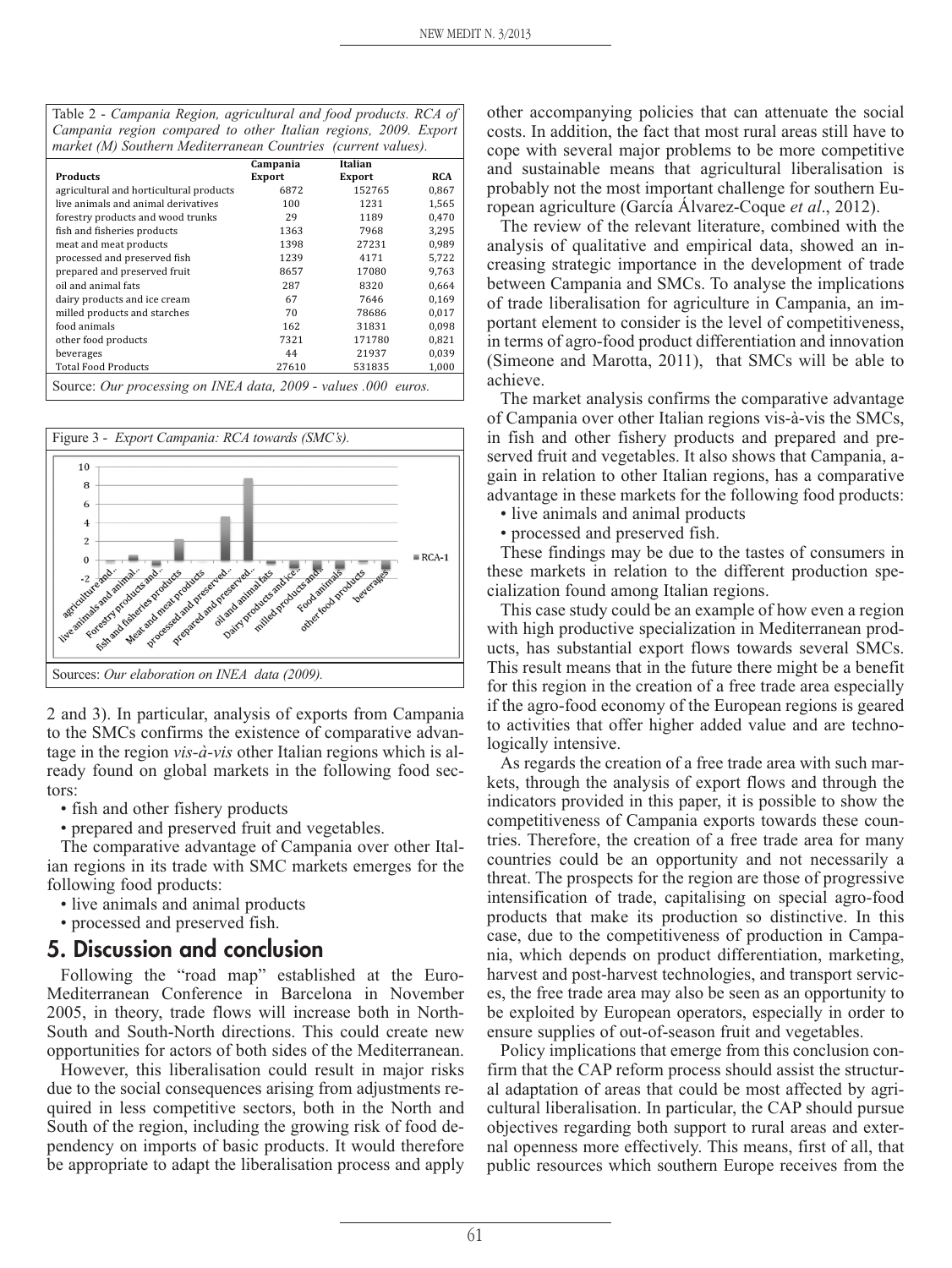CAP must be invested with more efficiency and equity on factors that can improve the competitiveness and sustainability of EU countries, encouraging and supporting activities that offer a higher added value and are technologically intensive which can contribute to a real re-orientation of their agro-food economy.

Policy interventions should be more effective at improving the quality of food and the environment, seeking a positive impact on local communities and enterprises, encouraging, for example, Corporate Social Responsibility practices (Scarpato *et al*., 2011).

With the CAP reform in 2003 and the "Health Check" of the CAP in 2008, producer support in the EU is becoming, to a large extent, decoupled from production, taking account of territorial and environmental payments as well as the strengthening of rural development policies. But, even if much has been done, further reform of the CAP is needed to address public concerns. The evolution of the CAP has to be completed from "decoupling" to "targeting", and policies to promote strong producers' organizations and a value chain approach are necessary (García Álvarez-Coque *et al*., 2012).

The future competitiveness of the Italian agro-food sector will depend greatly on the effectiveness of policies designed to accompany the trade liberalisation process with appropriate measures to support the adaptation of farming systems.

In this context, the CAP reform for 2013 will have an important role to play in the future. The CAP reform proposals for 2013 provide a more even distribution of the basic support and the reallocation of the budget to environmental payments, more adapted to the challenges faced by agriculture in the present century (European Commission, 2010). In addition, considering the social, territorial, environmental and cultural implications, Euro-Mediterranean integration is not only a question of trade, but will also be important for international cooperation. In this sense, the evolution of the European Neighbourhood Policy for Agriculture and Rural Development (ENPARD) could also have an important impact on the competitiveness of the Italian agrofood sector.

In conclusion, the implications of trade liberalisation for Campania agriculture in the future will depend not only on the competitiveness of the region's food products, but also on the policies that will be implemented at different levels.

#### **References**

Abis S., 2011. *Libéralisation du commerce agricole et coopération pour la sécurité alimentaire.* Euromed Survey, Barcelona, IEMed.

Ancona G. (2008), *Le economie mediterranee tra convergenza e divergenza*, in "Studi sull'integrazione europea", 2008, v. III, no. 2.

Balassa B., 1965. Trade liberalization and Revealed Comparative Advantage*. The Manchester School*, 33: 99-123.

Centre For European Policy Studies (CEPS), 2009. *Eco-*

*nomic integration in the Euro-Mediterranean Region*. Final report appendices, pp. 22, 33.

Chioccioli E., 1999. *Sviluppo e politiche agro-alimentari nella Regione Mediterranea.* Paris: CIHEAM.

European Commission, 2010. *The CAP towards 2020: meeting the food, natural resources and territorial challenges of the future*. Brussels., Communication from the Commission to the European Parliament, the Council, the European Economic and Social Committee and the Committee of the Regions, COM(2010) 672 final.

García Álvarez-Coque J. M., 2002. Agricultural trade and the Barcelona Process. Is full liberalisation possible?, *European Review of Agricultural Economics*, 29: 399-422.

García Álvarez-Coque J. M. and Jordán Galduf J. M., 2006. El debate sobre la agricultura en el Área Euro-Mediterránea. In: *La Agricultura y la Asociación Euromediterránea: retos y oportunidades.* Barcelona: Istituto Europeo del Mediterraneo, pp. 12-38.

García Álvarez-Coque J. M. and Jordán Galduf J. M., 2007. La liberalizzazione del commercio agricolo nell'area Euro-mediterranea. Implicazioni per i modelli di analisi quantitativa*. Agriregionieuropa*, 3(10): 6 p.

García Álvarez-Coque J.M., Jordán Galduf J.M. and Martinez-Gomez V., 2008. El modelo europeo de agricultura y los acuerdos internacionales*. Papeles de Economía Española,* 117: 227-242.

García Álvarez-Coque, J. M., Martinez-Gomez V. and Jordán Galduf J.M., 2012. Agricultural globalization and Mediterranean products*.* In: *MediTERRA 2012*. Paris: CI-HEAM, Presses de Sciences Po, pp. 345-367.

García Álvarez-Coque J. M., Martinez-Gomez V. and Villanueva M., 2006. *Modelling Euro Mediterranean Agricultural Trade.* Tradeag, Agricultural Trade Agreements, WP-2006/05.

INEA (Istituto Nazionale di Economia Agraria), 2009. *Il commercio con l'estero dei prodotti agroalimentari*. Rome.

Jambor A. and Hubbard L., 2012. *Changes in Hungarian Agri-Food Trade since EU accession*. Selected Paper prepared for presentation at the International Association of Agricultural Economists (IAAE) Triennial Conference, Foz do Iguaçu, Brazil, 18-24 August, 2012.

Jordán Galduf J. M., García Álvarez-Coque J. M. and Martínez Gómez V. D., 2011. La agricultura y el espacio Euromediterráneo: recursos, competitividad y políticas. *Economía y competitividad en el área Euromediterránea*, July-August, 861: 11-28.

Josling T. and Hathaway D., 2004. This Far And No Farther? Nudging Agricultural Reform Forward. *International Economics Policy Briefs*, (March): PB04-1.

Kuiper M., 2004. *Fifty ways to leave your protection. Comparing Applied Models of the Euro-Mediterranean Association Agreements*. ENARPRI Working Paper, 6.

Lorca Corrons A., 2000. *L'impact de la libéralisation commerciale Euro-Méditerranéenne dans les échanges agricoles*. FEMISE network.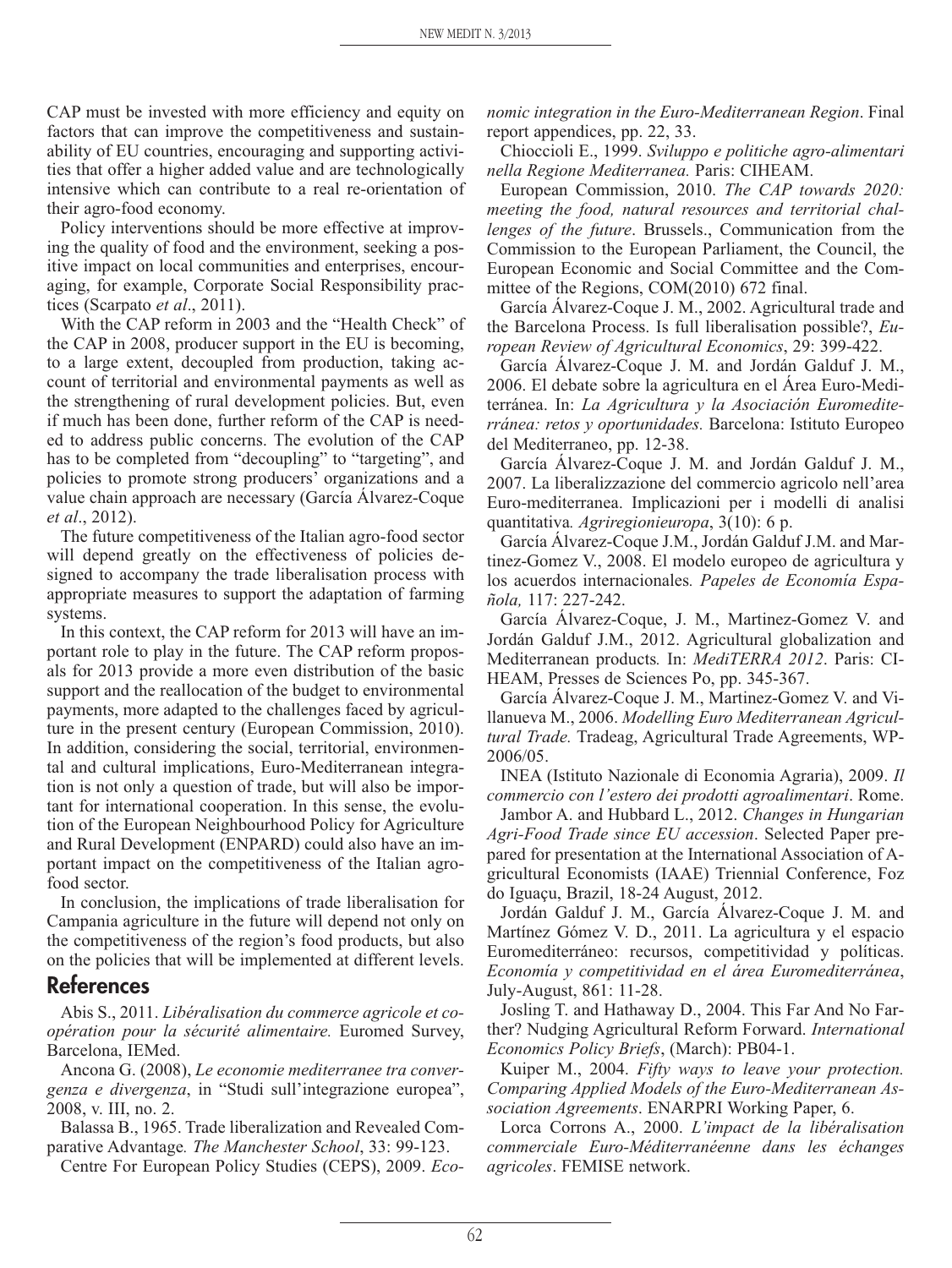Malorgio G. and Solaroli L., 2012. Policies and regulations in the Mediterranean: complementarity and coherence*.* In: *MediTERRA 2012*. Paris: CIHEAM, Presses de Sciences Po, pp. 443-464.

Martinez-Gomez V., 2007. *Assessing Euro-Med trade preferences: The case of entry price reduction.* Paper presented to the 1st Mediterranean Conference of Agro-Food Social Scientists, Barcelona, 23-25 April 2007.

Mulazzani L. and Malorgio G., 2009. Market dynamics and commercial flows in the Mediterranean area: triangular effects among the EU, the MPCs and Italy in the fruit and vegetable sector. *New Medit*, 8(1): 37-45.

Pacinelli A., 2008. *Metodi per la ricerca sociale partecipata.* Milano: Franco Angeli.

Pitts E. and Lagnevik M., 1998. What determines food industry competitiveness? In: Traill W.B. and Pitts E. (eds.). *Competitiveness in the food industry*. Blackie Academic & Professional, pp. 2-4.

Polymeros K., Tsakiridou E. and Mattas K., 2005. *Assessing the Competitiveness of EU Mediterranean Fisheries and Aquaculture Industries.* European Association of Agricultural Economists, 95th Seminar, December 9-10, 2005, Civitavecchia, Italy 01/2005.

Rastoin J.L., 2005. Il settore agroalimentare e l'area euromediterranea di libero scambio. *Economia e Diritto Agroalimentare*, 2. MANCANO LE PAGINE

Rastoin J.L., Ghersi G., Jacquet F., Padilla M. and Tozanli S., 2004. Agro-food development and policies in the Mediterranean region*.* In: *Agri.Med.* Paris: CIHEAM, pp. 195-215

Savic L., Boskovic G. and Micic V., 2012. Assumptions and possibilities of the development of the Serbian food industry. *Economics of Agriculture*, 59(4): 753-767.

Scarpato D., Iannuario S., Vecchio R. and Carbone G., 2011. The corporate social responsibility as a tool for competitiveness and sustainability of local systems: the case of water buffalo meat in Campania region*. Quality-access to success*, 1(125): 71-76.

Simeone M. and Marotta G., 2010. Towards an integration of sensory research and marketing in new food products development: A theoretical and methodological review*. African Journal of Business Management*, 4(19): 4207-4216.

Stern R.B., 2001. Dynamic aspects of Euro-Mediterranean agreements for the Middle East and North African economies*.* In: Dessus S., Devlin J. and Safadi R. (eds.). *Towards Arab and Euro-Med Regional Integration*. Development Centre of the Organisation for Economic Co-Operation and Development Economic Research Forum for the Arab Countries, Iran And Turkey-The World Bank, Development Centre Seminars, Paris.

SRM (Study and Research for Mezzogiorno Area), 2012. *Economic relations between Italy and the Mediterranean area* - Annual Report 2012. Napoli: Giannini Editore.

Tremblay M., 1982. The key informant technique: A nonethnographic application. In: Burgess R. G. (ed.). *Field research: a sourcebook and field manual*. London: George Allen & Unwin, pp. 98-104.

WTO (World Trade Organization), 2011. *International Trade Statistics*, www.wto.org/statistics